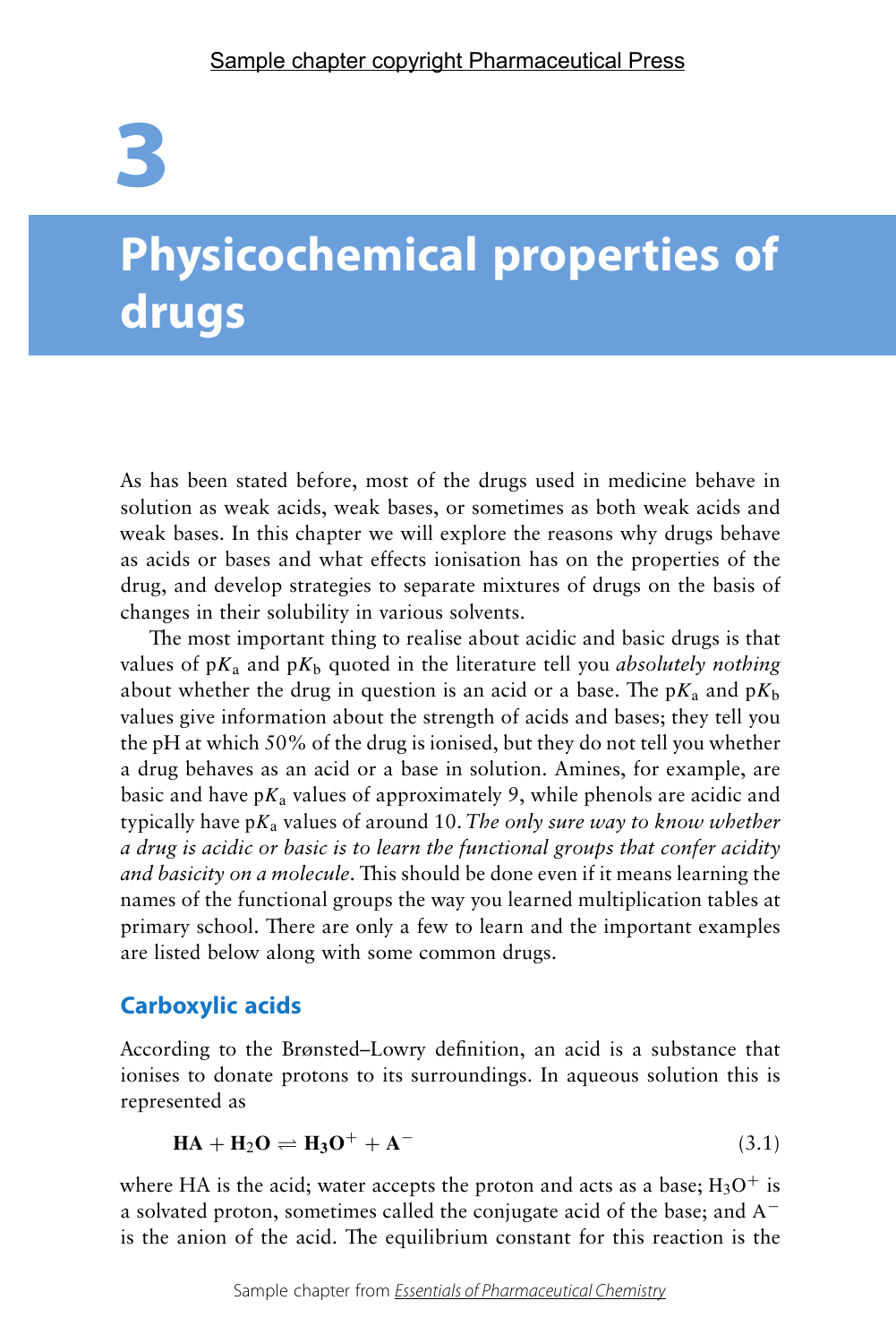acidity constant  $K_a$  and is expressed mathematically as

<span id="page-1-0"></span>
$$
K_{\mathbf{a}} = \frac{[\mathbf{H}_{3}\mathbf{O}^{+}][\mathbf{A}^{-}]}{\mathbf{H}\mathbf{A}}
$$
 (3.2)

(taking  $[H_2O]$  to be effectively constant for dilute solutions).

From Eq.  $(3.2)$  it can be seen that, since  $K_a$  is a simple ratio, the higher the numerical value of  $K_a$  the stronger will be the acid. As stated in [Chapter](#page-0-0) [1,](#page-0-0) however, the strength of most acids (and bases) is expressed by the term p*K*a, where

$$
pK_a = -\log K_a \tag{3.3}
$$

Since  $pK_a$  is the negative logarithm of  $K_a$ , it follows that the *lower* the value of p*K*<sup>a</sup> the *stronger* will be the acid and that on a log scale a difference of one unit in  $pK_a$  reflects a tenfold difference in acid strength.

The most commonly occurring functional group conferring acidity on drug molecules is the carboxyl group, which ionises as shown in [Fig. 3.1.](#page-2-0) The anion formed by ionisation of the acid is stabilised by the process of *resonance*. Neither of the two conventional structures ([a] and [b]) of the carboxylate anion shown in [Fig. 3.2](#page-2-1) is correct. A double bond in  $C=O$  is much shorter than a C–O single bond (due to sideways repulsion of the electrons in the bond), yet when the carbon–oxygen bond lengths of the carboxylate anion are measured (e.g. by X-ray diffraction) they are found to be precisely the same length: shorter than a single bond and longer than a double bond. It would also be wrong to say that the actual structure of the carboxylate anion is a single structure rapidly interchanging between [a] and [b]. Structures [a] and [b] represent extremes of the actual structure. It is better to say the actual structure of the anion is a single, symmetrical structure intermediate between [a] and [b] in which the charge is delocalised (distributed) around the carboxylate group. This effect is called *resonance* and is invoked when not all of the observed properties of a compound can be explained or represented by conventional structures. The carboxylate anion is said to be a*resonance hybrid*and [a] and [b] are*canonical forms*that contribute to it. The resonance hybrid is generally a more stable structure than either of the canonical forms, which means it is more likely to exist, which is another way of saying the carboxylic acid is more likely to ionise, which in turn, means it is a stronger acid. It is considered chemical 'good practice' to write the formula of a carboxylic acid as R-COOH since the two oxygen atoms are non-equivalent (one is  $sp<sup>2</sup>$  hybridised in a carbonyl group while the other is  $sp^3$  hybridised attached to hydrogen). The anion of a carboxylic acid is written as  $R-CO_2^-$  because the two oxygen atoms are now equivalent due to resonance.

The effect of resonance may be seen when the acidity of a simple carboxylic acid such as acetic acid is compared with the acidity of an alcohol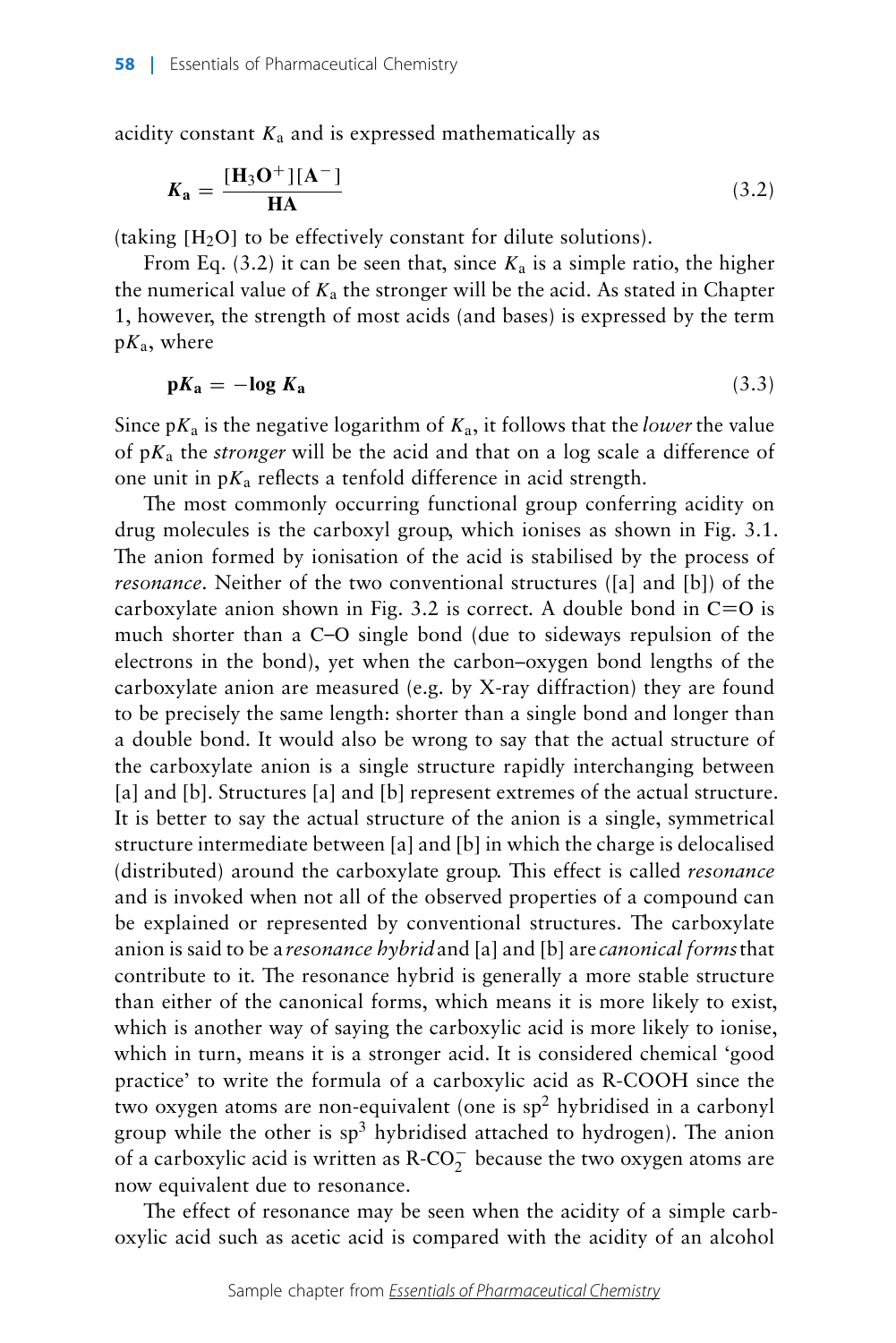<span id="page-2-0"></span>

**Figure 3.1.** The ionisation of a carboxylic acid.

<span id="page-2-1"></span>

**Figure 3.2.** Resonance stabilisation of the carboxylate anion.

such as ethanol. Both compounds can ionise to liberate a proton, but while the anion formed on ionisation of acetic acid is resonance-stabilised, the ethoxide anion formed on ionisation of ethanol is not so stabilised and the negative charge resides wholly on the oxygen atom [\(Fig. 3.3\)](#page-2-2).

<span id="page-2-2"></span>

**Figure 3.3.** The ionisations of acetic acid and ethanol.

The  $pK_a$  of acetic acid is 4.7 while the  $pK_a$  of ethanol is approximately 16. This means that acetic acid is almost a hundred thousand million (or  $10^{11}$ ) times more acidic than ethanol. Alcohols are much weaker acids than water and in biological systems are considered to be neutral. To bring about the ionisation of an alcohol requires the use of a very strong base such as metallic sodium.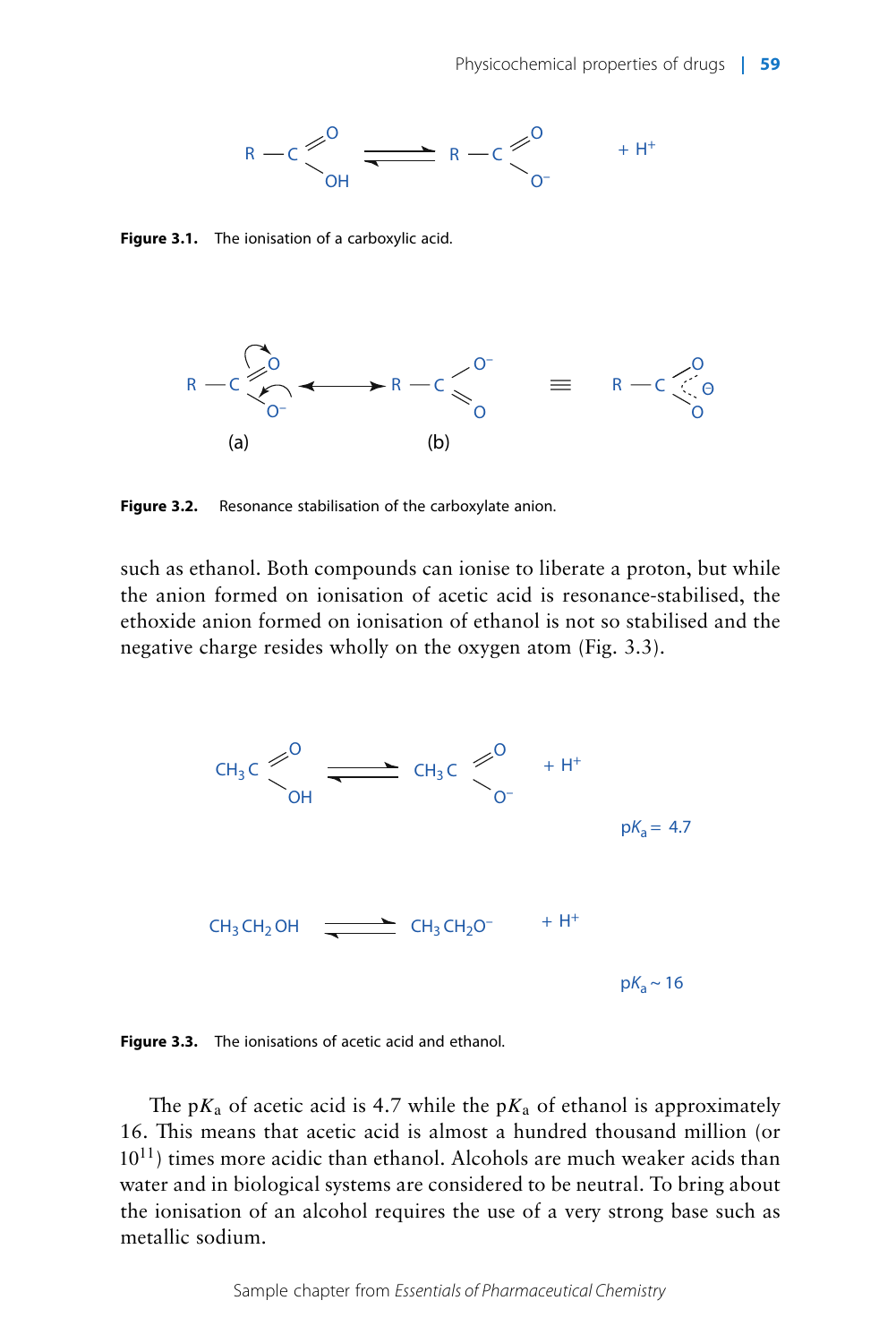A number of commonly used drugs are carboxylic acid derivatives. These include aspirin ( $pK_a$  3.5), the anticancer compound methotrexate ( $pK_a$  3.8, 4.8 and 5.6) and the diuretic (previously called frusemide in the UK; p*K*<sup>a</sup> 3.9). The structures of these compounds are shown in [Fig. 3.4.](#page-3-0)

<span id="page-3-0"></span>

**Figure 3.4.** The structures of aspirin, methotrexate and furosemide.

Knowledge of the  $pK_a$  value of a drug and the approximate rule of thumb introduced in [Chapter 1](#page-0-0) allows a prediction of the extent to which each of these drugs is ionised at the pH of human blood (7.4). For aspirin and furosemide acid with  $pK_a$  values of 3.5 and 3.9, the answer is that 99.99% of a given dose of drug will be ionised at the pH of blood or intracellular fluid. For methotrexate, the answer will be slightly less, but still greater than 99%. This strongly suggests that these drugs are pharmacologically active as the anion, and interact with their individual receptors in the ionic form. This conclusion has been reached without considering the detailed three-dimensional structure of each drug's receptor molecule, merely by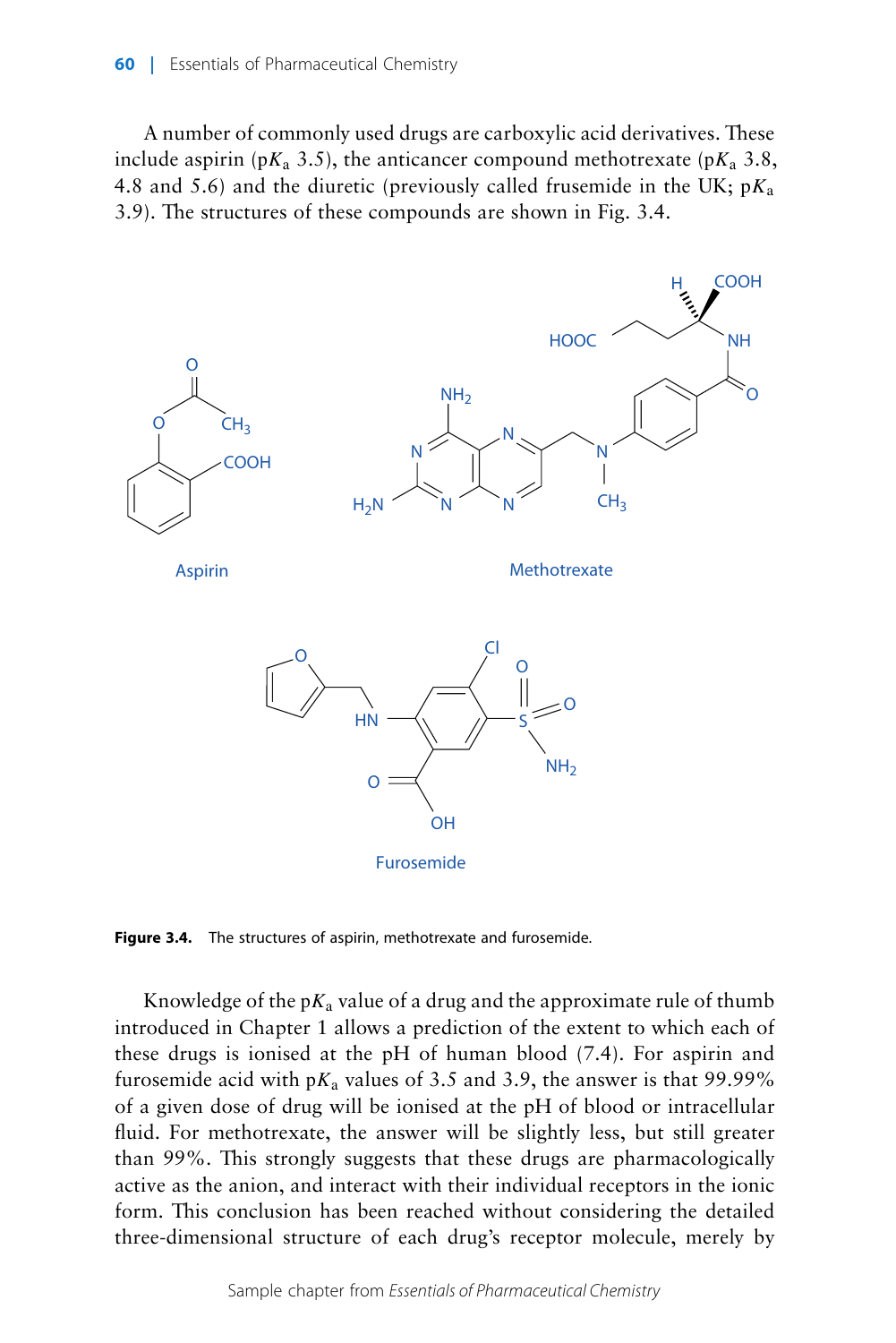applying knowledge of the  $pK_a$  and an appreciation of the extent to which drugs ionise in solution. Deductions of this type form the basis of *medicinal chemistry*, the science of rational drug design.

#### **Phenols**

Another commonly encountered acidic functional group found in drug molecules is phenol, or hydroxybenzene. Phenols are weak acids that liberate protons to give the phenoxide anion. This anion is resonance-stabilised and four canonical forms may be drawn [\(Fig. 3.5\)](#page-4-0).

<span id="page-4-0"></span>

**Figure 3.5.** Resonance stabilisation of the phenoxide anion.

As with carboxylic acids, the effect of resonance is to distribute the negative charge around the anion, rather than have it concentrated on the oxygen atom. Phenols have  $pK_a$  values of approximately 10, which means they are about a million times less acidic than carboxylic acids but are about a million times more acidic than simple alcohols. Phenols are also weaker acids than carbonic acid ( $H_2CO_3$ ), which means that they do not react with sodium bicarbonate (cf. carboxylic acids) and may be precipitated from solution of the phenoxide by saturation with carbon dioxide.

A number of common drugs contain the phenol functional group. These include paracetamol ( $pK_a$  9.5), morphine ( $pK_a$  9.9) and levothyroxine (thyroxine) ( $pK_a$  10). Since these phenolic drugs are 50% ionised when the pH equals their  $pK_a$ , it follows from the 'rule of thumb' introduced in Chapter 1 that they will only ionise to approximately 1% at the pH of blood (7.4) [\(Fig. 3.6\)](#page-5-0).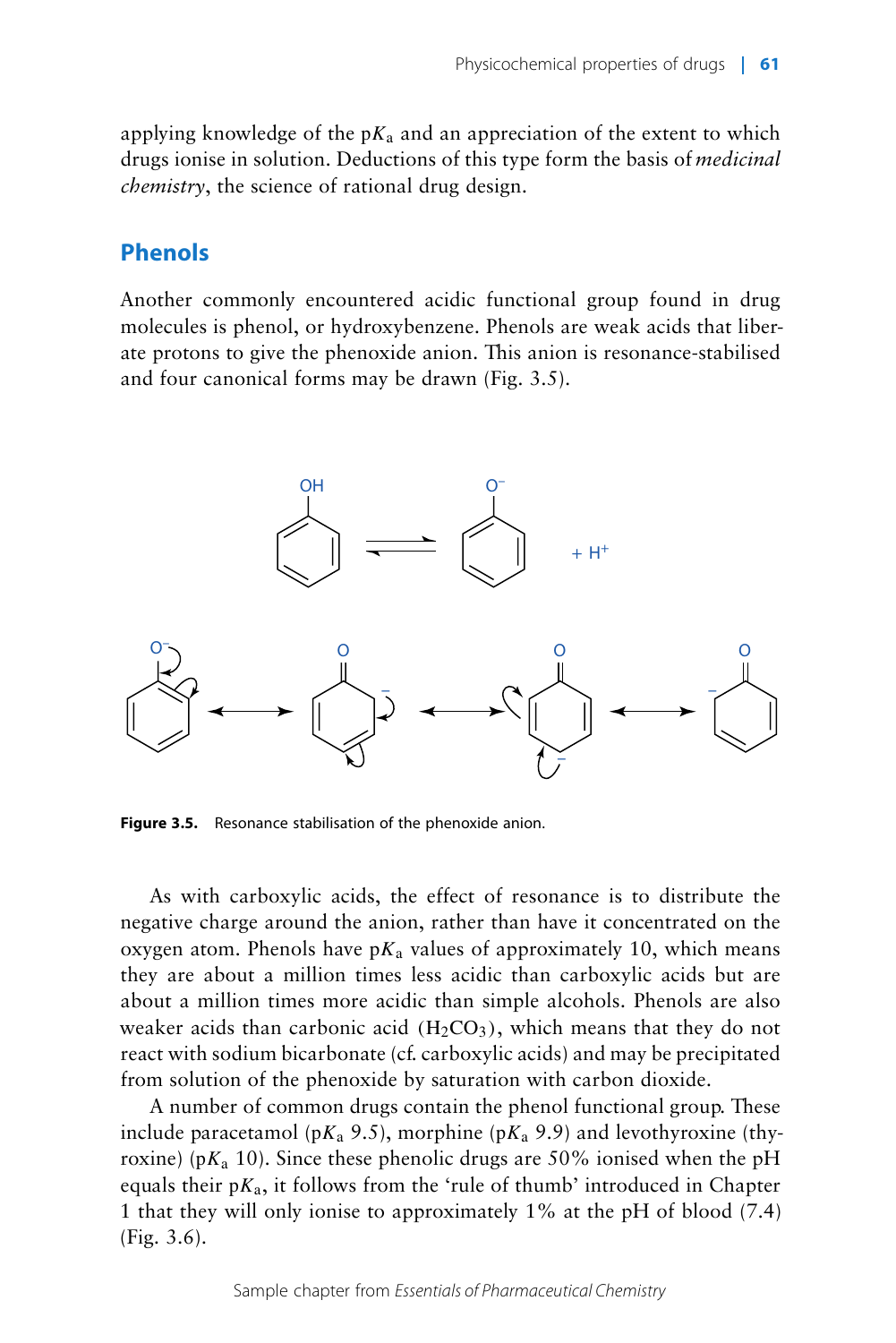<span id="page-5-0"></span>

**Figure 3.6.** The structures of paracetamol, morphine and levothyroxine.

#### **Warfarin**

Warfarin is an anticoagulant that inhibits the clotting action of blood through an action on vitamin K-derived clotting factors. It is commonly prescribed to elderly patients who suffer from deep-vein thrombosis or pulmonary embolism. Warfarin is used in the UK as the sodium salt, which strongly suggests that the drug is acidic, although the presence of the acidic hydrogen may not be immediately apparent. The acidic hydrogen (drawn in bold in [Fig. 3.7\)](#page-6-0) is located between two electron-withdrawing carbonyl groups. Upon ionisation, the negative charge can be delocalised onto each of the electronegative oxygen atoms of the dicarbonyl group to yield a resonance-stabilised anion. This enhanced stability of the anion allows warfarin to lose a proton and renders the drug acidic with a  $pK_a$  of 5.0. Warfarin in the free acid form is not very soluble in water and is, therefore, always administered (and is official in the *British Pharmacopoeia*) as the sodium salt.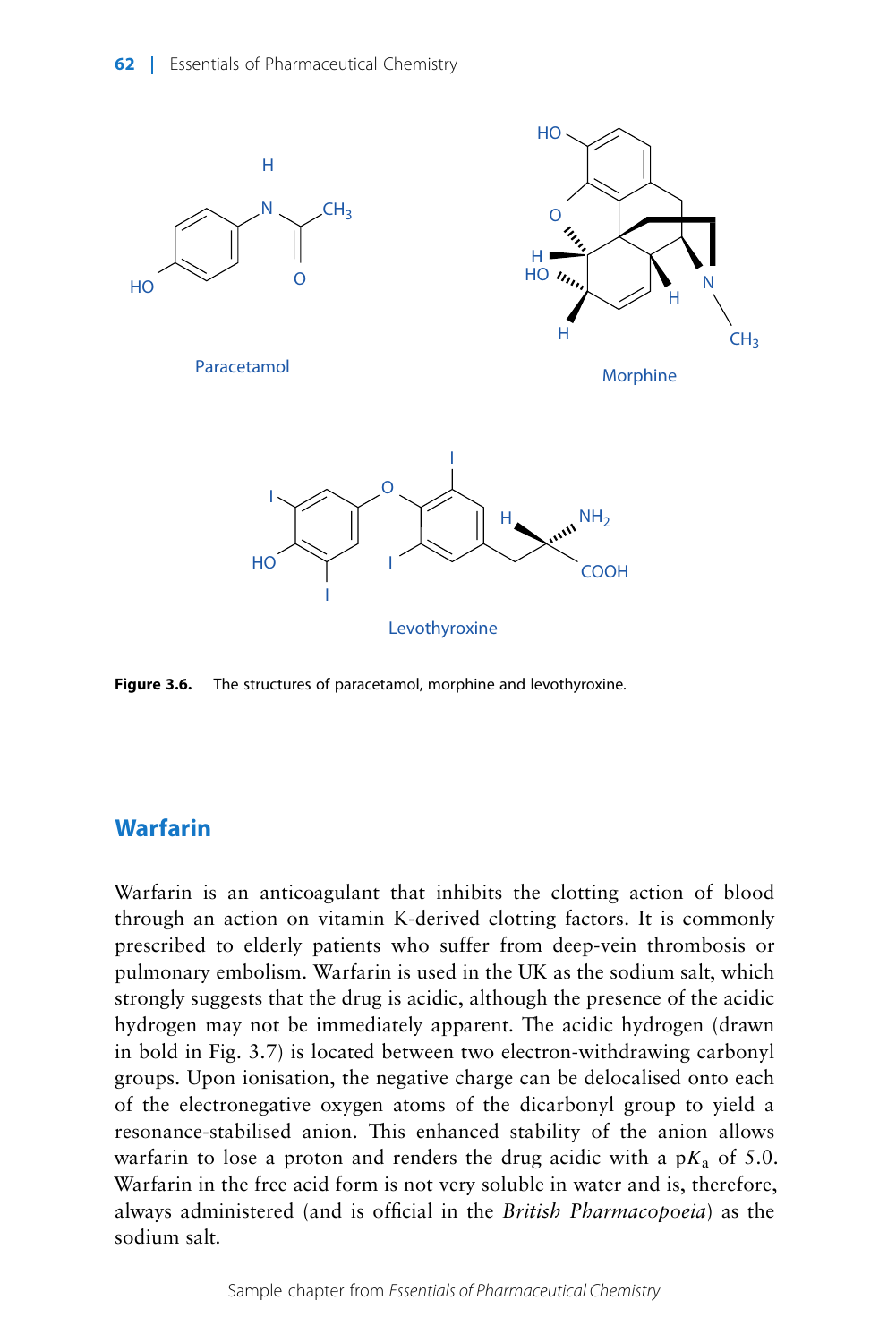<span id="page-6-0"></span>

**Figure 3.7.** The ionisation of warfarin.

Warfarin is an interesting compound in that, in addition to ionising, it exhibits keto–enol *tautomerism*. This means that warfarin exists in two constitutional isomeric forms (tautomers) that are in equilibrium with each other, although one of the forms is usually present to a much higher degree than the other [\(Fig. 3.8\)](#page-6-1).

<span id="page-6-1"></span>

**Figure 3.8.** The tautomerism of warfarin.

It is important not to confuse the properties of tautomerism and resonance. They are quite different effects and the differences between them are summarised in [Table 3.1.](#page-7-0) Although the enol form of warfarin is present to a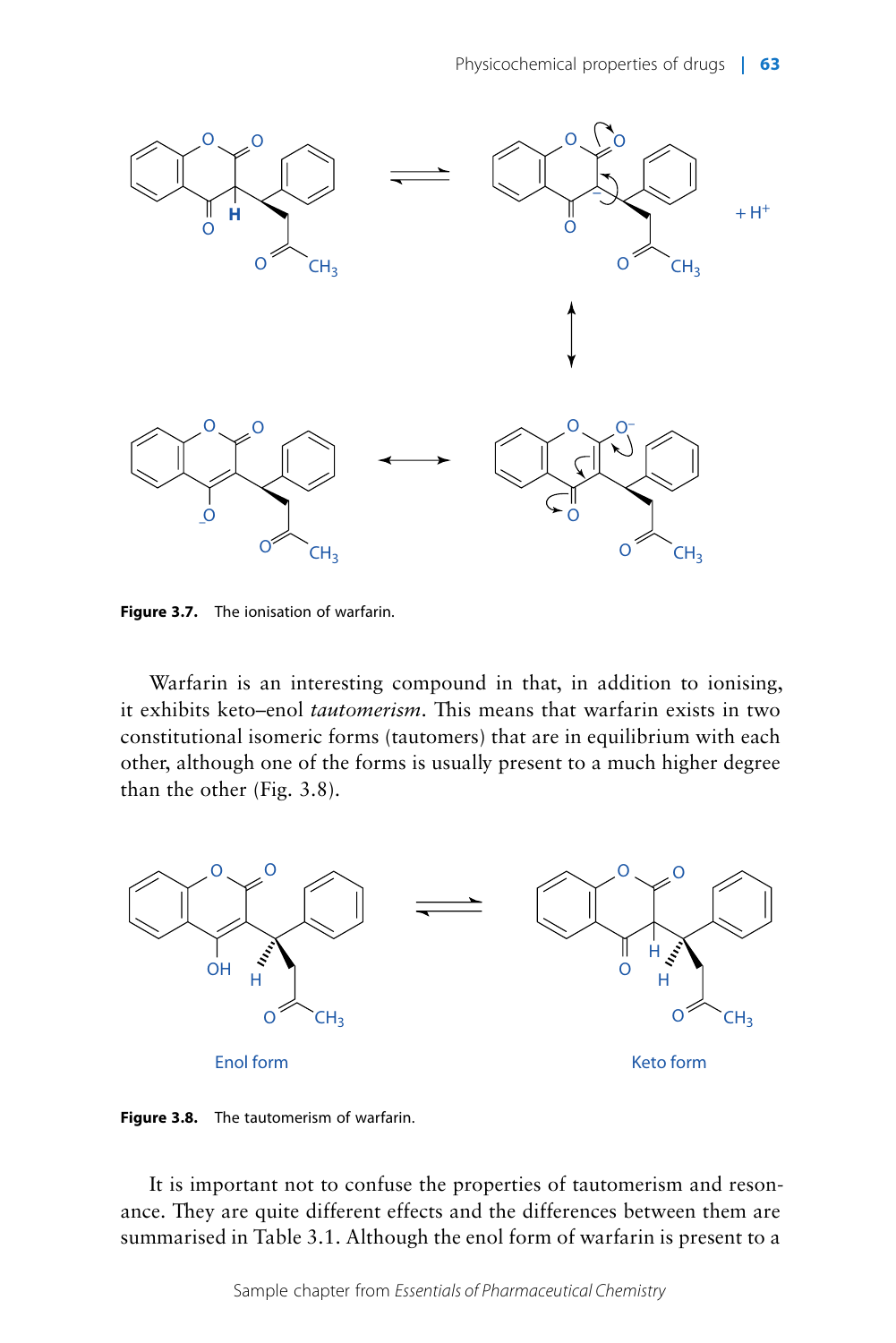very small extent, it is acceptable to consider the ionisation of the compound in terms of the enol, and this is shown in [Fig. 3.9.](#page-7-1)

<span id="page-7-0"></span>

| <b>Table 3.1 Comparison of resonance and tautomerism</b>           |                                                       |
|--------------------------------------------------------------------|-------------------------------------------------------|
| Resonance forms of a drug <sup>a</sup>                             | Tautomeric forms of a drugb                           |
| Same compound                                                      | Different compounds                                   |
| Differ only in position of electrons                               | Differ in position of <i>atoms</i> (usually hydrogen) |
| Each canonical form contributes to a<br>single resonance structure | Each form exists in equilibrium                       |
| Canonical forms cannot be isolated                                 | Each tautomer may be isolated                         |

<span id="page-7-2"></span>a Represented by a double-headed arrow  $\leftrightarrow$ .

<span id="page-7-3"></span> $^{\text{b}}$  Represented by an equilibrium arrow  $\rightleftharpoons$ .

<span id="page-7-1"></span>

**Figure 3.9.** The ionisation of the enol form of warfarin.

There is a popular misconception that because amines are basic and amines contain a nitrogen atom all drugs that contain nitrogen will be basic. This is not true, as a moment's thought will confirm.

Amides contain nitrogen and are neutral, and quite a few drugs containing nitrogen atoms are actually acidic. Compounds are basic only if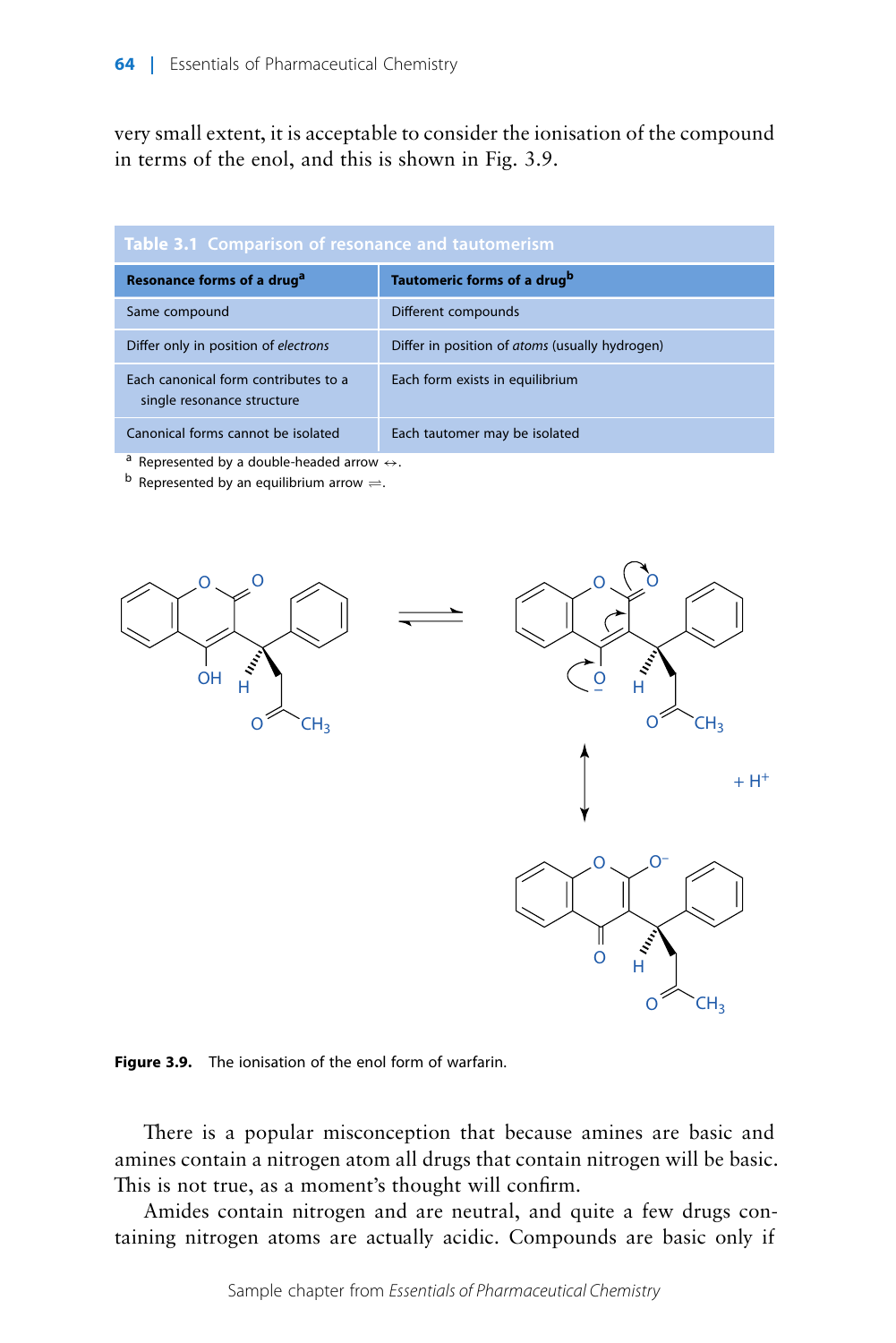the lone pair of electrons on the nitrogen is available for reaction with protons. In the case of amides, the carbon–nitrogen bond has significant double-bond character due to resonance, as shown in [Fig. 3.10.](#page-8-0) The lone pair of electrons on the nitrogen of some drug molecules can be completely unavailable for reaction with protons. Drugs of this type are so weakly basic that they actually behave as *acids* in solution. This effect can be illustrated by considering the compounds below.



<span id="page-8-0"></span>**Figure 3.10.** Resonance effects of the amide group.

#### **Phenylbutazone**

Phenylbutazone is a non-steroidal anti-inflammatory drug (NSAID) that exerts its anti-inflammatory action through inhibition of the enzyme cyclo-oxygenase and inhibition of the production of inflammatory mediators such as prostaglandins. Phenylbutazone, despite containing nitrogen, is a weak acid with a  $pK_a$  of 4.4. The acidic hydrogen is on the 4-position of the pyrazolidinedione ring and upon ionisation the negative charge is delocalised onto the adjacent carbonyl groups in a similar manner to that in warfarin ( $pK_a$  5.0) [\(Fig. 3.11\)](#page-9-0).

#### **Indometacin**

Indometacin is another NSAID with a similar mode of action to that of phenylbutazone. Indometacin is acidic due to ionisation of the carboxylic acid group and has a  $pK_a$  value of 4.5. The nitrogen atom in indometacin is present as an amide and is essentially neutral [\(Fig. 3.12\)](#page-10-0).

#### **Barbiturates**

Barbiturates are cyclic imides used as hypnotics and (in the case of phenobarbital) as anticonvulsants. They are all derivatives of barbituric acid (which is not pharmacologically active) and differ only in their substituents on the 5-position of the ring. Barbiturates contain nitrogen atoms, but the lone pair on the nitrogen is not available for reaction with protons, so barbiturates are not basic. Instead, they behave as weak acids in solution (diprotic actually, though the second ionisation is very weak); the negative charge formed on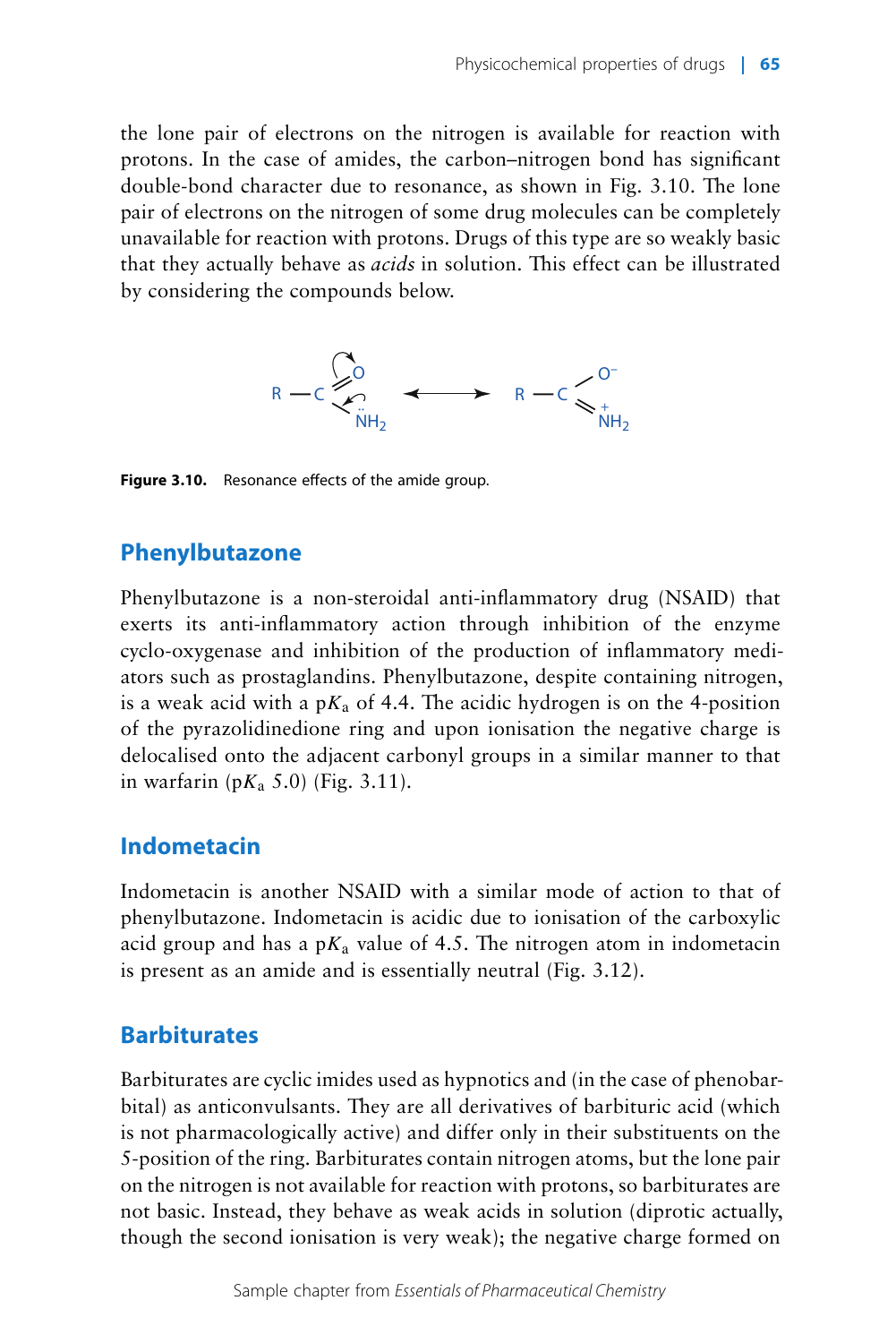<span id="page-9-0"></span>

**Figure 3.11.** The ionisation of phenylbutazone.

ionisation delocalises around the two adjacent carbonyl groups in a manner similar to that in warfarin.

The  $pK_a$  values for barbiturates are typically 7–8 for the first ionisation and approximately 11–12 for the second, although the drugs are usually administered in the form of the sodium salt to increase water solubility.

The first ionisation of a barbiturate is shown in [Fig. 3.13.](#page-11-0)

The sulfur analogue of pentobarbital, called thiopental [\(Fig. 3.14\)](#page-11-1), is widely used in operating theatres for the induction of general anaesthesia. Thiobarbiturates of this type have a much higher partition coefficient than the oxobarbiturates used as hypnotics (see [Chapter 2\)](#page-0-0). As a result, thiopental, when administered intravenously to a vein in the back of the hand, can induce unconsciousness in a matter of seconds that lasts for several minutes. This is sufficient time for the anaesthetist to introduce an airway to the patient and commence general anaesthesia.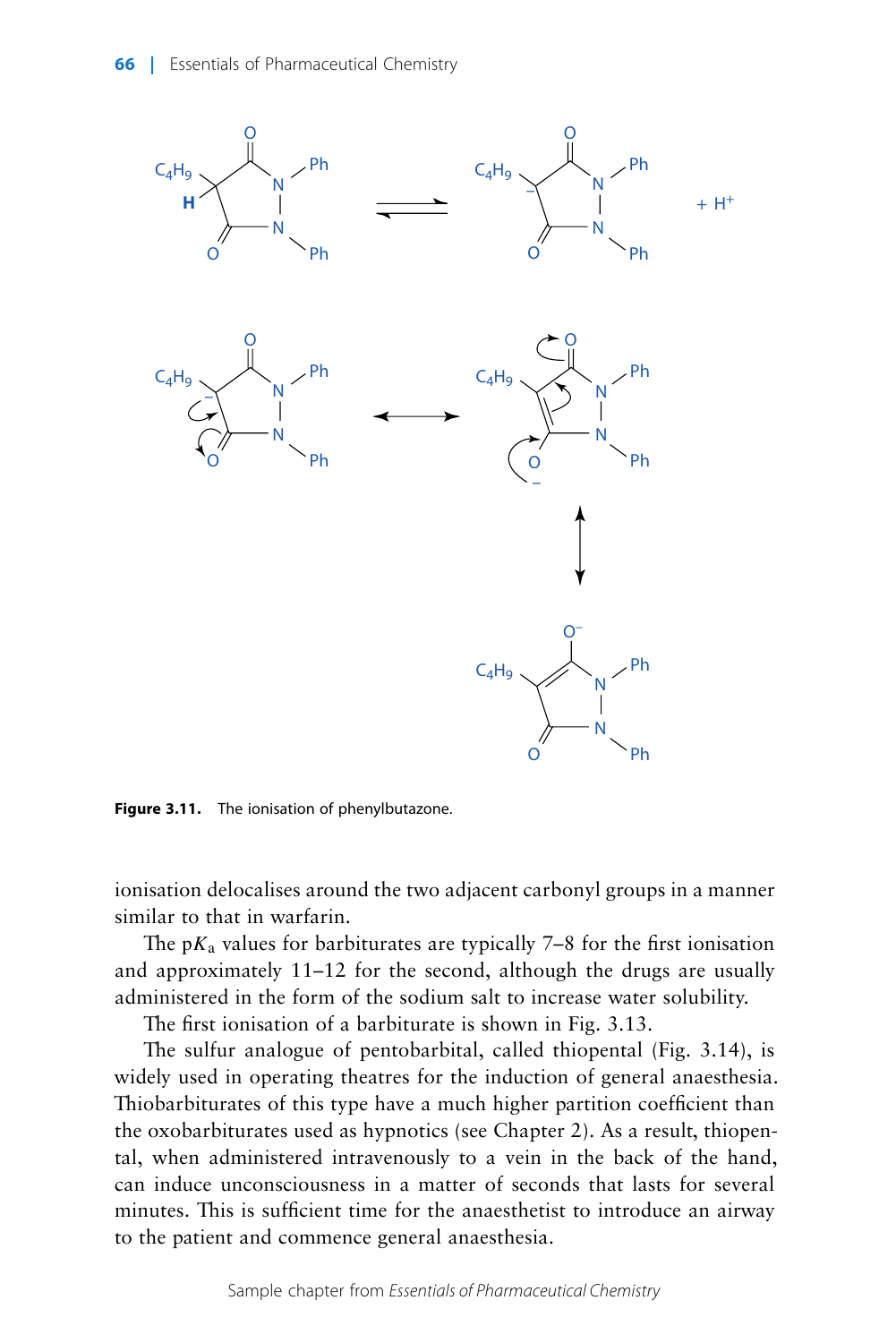<span id="page-10-0"></span>

**Figure 3.12.** The ionisation of indometacin.

#### **Phenytoin**

Phenytoin is an anticonvulsant widely used in the treatment of epilepsy. The properties of phenytoin resemble those of barbiturates. It is a cyclic imide with a  $pK_a$  of 8.3. The anion is stabilised by resonance of the negative charge onto the oxygens of the carbonyl group and the drug is usually administered as the sodium salt to increase water solubility [\(Fig. 3.15\)](#page-11-2).

Phenytoin and barbiturates display tautomerism of the imine–imide type, as shown in [Fig. 3.16.](#page-12-0) The predominant tautomer is the imide form, although some older textbooks list the structure of the drug as the minor tautomer.

#### **Sulfonamides**

Sulfonamides are a class of antibacterial compounds, all of which contain the sulfonamido group  $-SO<sub>2</sub>NH$ . Although they were widely used in the past, their use has decreased in recent years with the advent of newer antibiotics such as penicillins and cephalosporins. Sulfonamides are all weakly acidic  $(pK_a$  approximately 5–8) due to the powerful electron-withdrawing effect of the  $-SO<sub>2</sub>$ – substituent and stabilisation of the resulting anion by resonance. Sulfonamides are usually administered in the form of the sodium salt to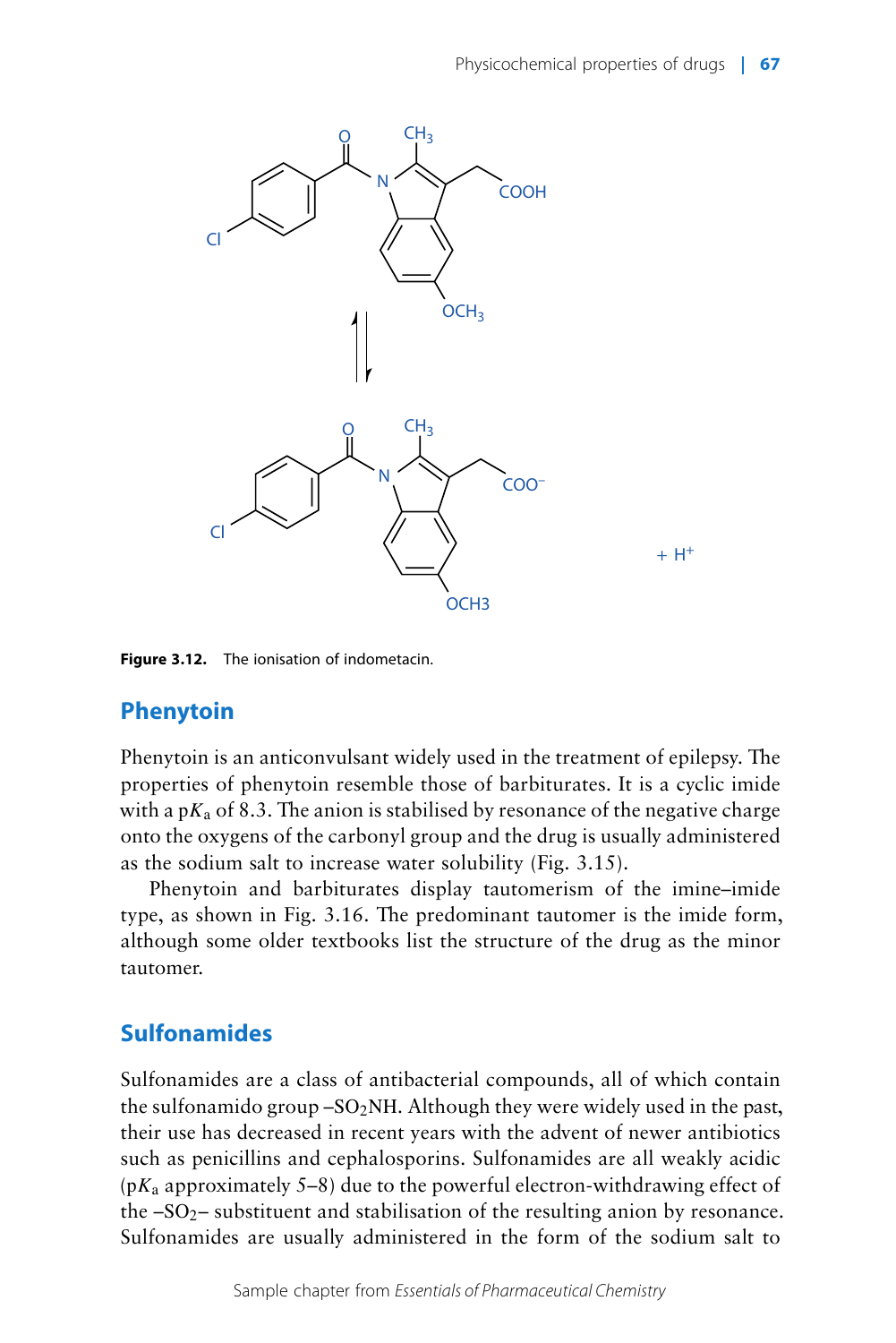<span id="page-11-0"></span>

<span id="page-11-1"></span>**Figure 3.13.** The ionisation of a barbiturate.



<span id="page-11-2"></span>**Figure 3.14.** The structure of thiopental.



**Figure 3.15.** The structure of phenytoin.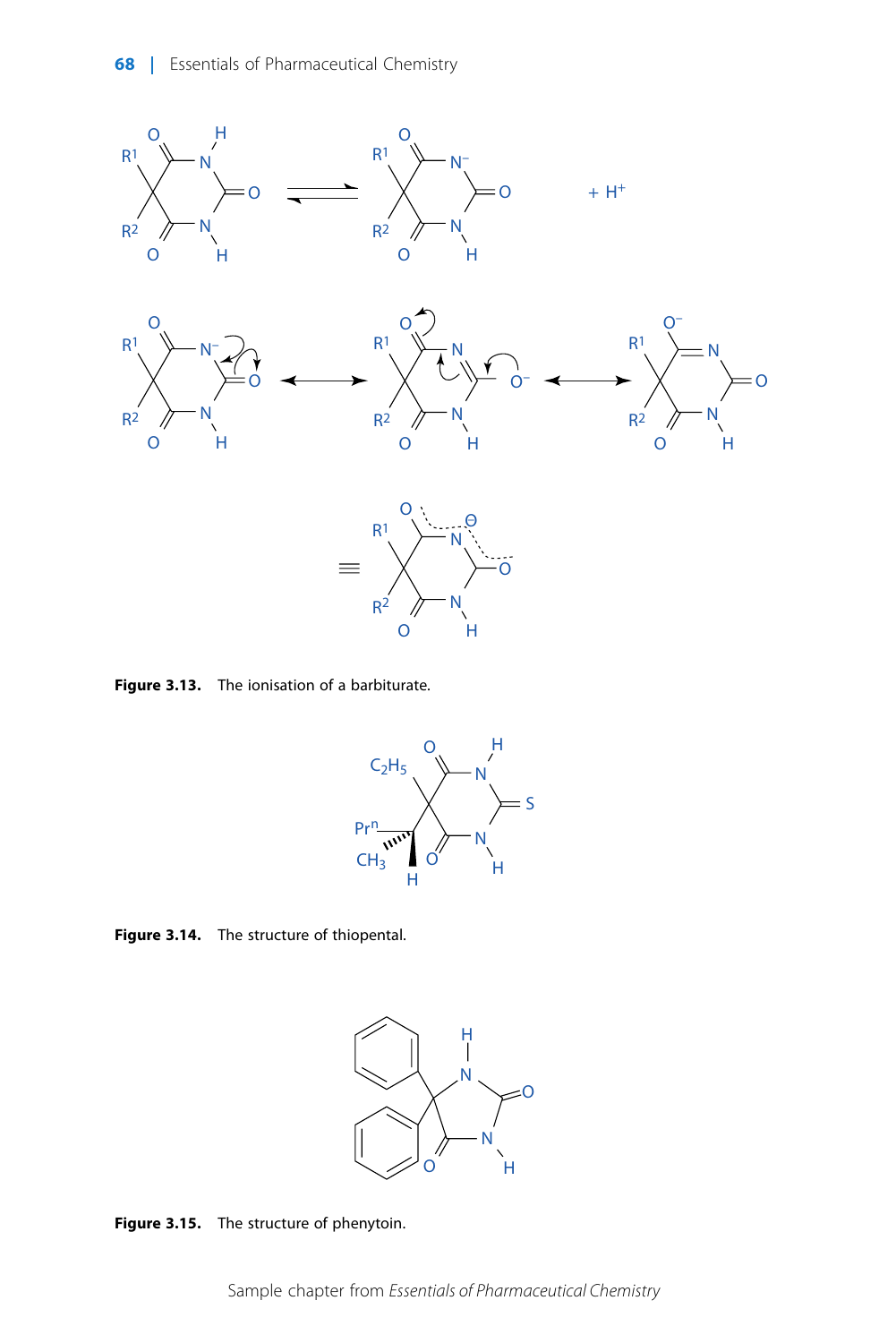<span id="page-12-0"></span>

**Figure 3.16.** The tautomerism of phenytoin.

increase their water solubility. The ionisation of a typical sulfonamide is shown in [Fig. 3.17.](#page-12-1)

<span id="page-12-1"></span>

**Figure 3.17.** The ionisation of a sulfonamide.

#### **Basic drugs**

The Brønsted–Lowry definition of a base is an acceptor of protons. Pharmaceutical and biological sciences are concerned mainly with the behaviour of drugs in aqueous systems. Under these conditions, drugs will behave as bases only if they contain *a nitrogen atom with a lone pair of electrons available for reaction with protons*. The major class of compound to work in this way is the amines. An amine in aqueous solution will react with water to release hydroxide ions (OH<sup>−</sup> ), as shown in [Eq. \(3.4\).](#page-12-2)

<span id="page-12-2"></span>
$$
\mathrm{R}_3\mathrm{N} + \mathrm{H}_2\mathrm{O} \rightleftharpoons \mathrm{R}_3\mathrm{N}\mathrm{H}^+ + \mathrm{OH}^- \tag{3.4}
$$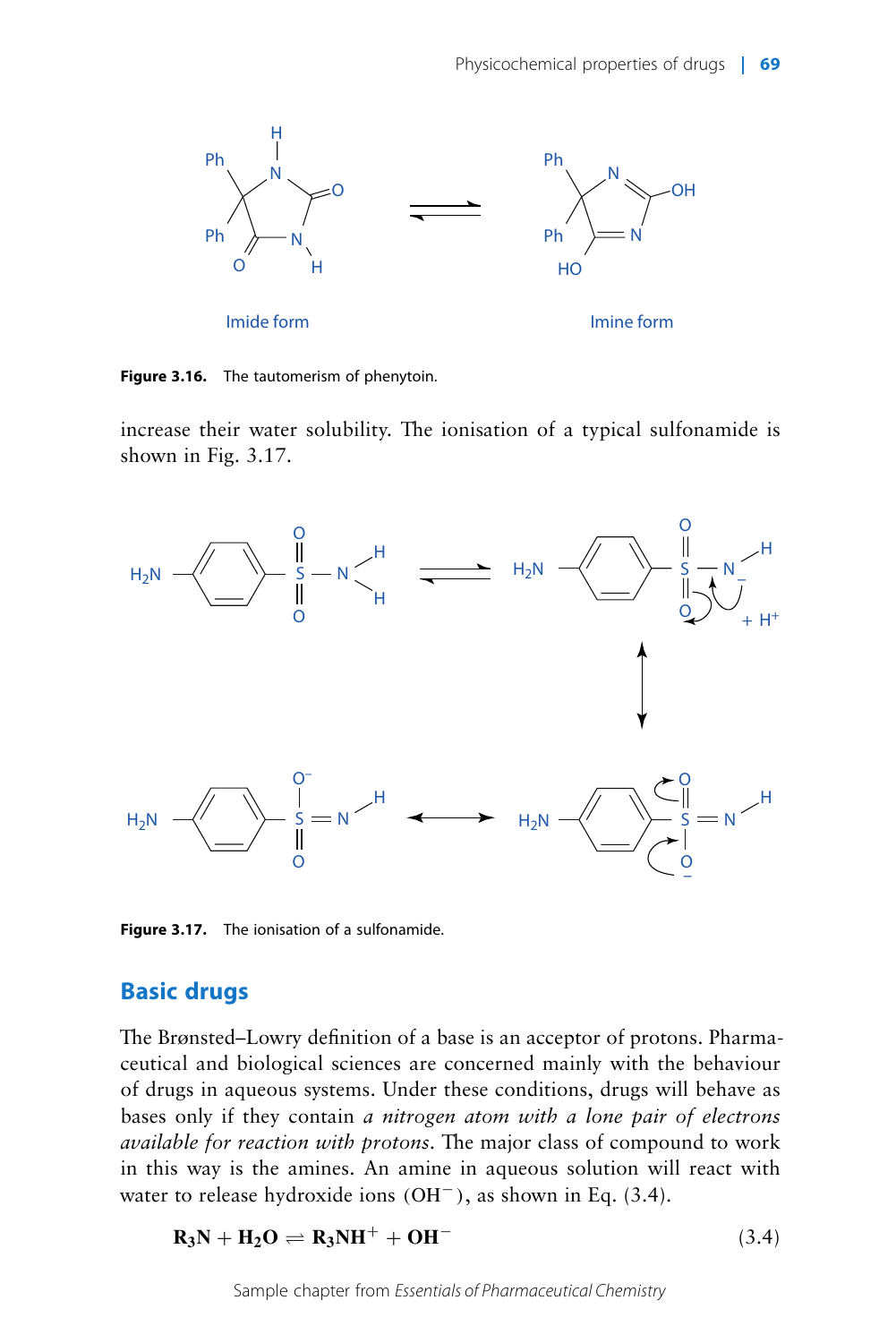Water donates the proton and functions as an acid in this reaction. The equilibrium constant for this reaction is defined as  $K<sub>b</sub>$  and the greater the value of  $K<sub>b</sub>$  the stronger will be the base.

$$
K_{\rm b} = \frac{[R_3NH^+][OH^-]}{[R_3N]}
$$
 (3.5)

However, as was discussed in [Chapter 1,](#page-0-0) most of the pharmaceutical literature refers to the strength of bases in terms of the  $pK_a$  of the conjugate acid of the base  $(R_3NH^+$  above). In this case, *the higher the value of*  $pK_a$  *the stronger is the base*.

Basic drugs are usually administered as their water-soluble salts (generally the hydrochloride). Care must be taken not to co-administer anything that will raise the pH of the hydrochloride salt solution in case precipitation of the less water-soluble free base occurs.

The key point to remember about basicity of amines is the availability of the lone pair of electrons on the nitrogen atom. If the lone pair is involved in interactions elsewhere in the molecule, then the amine will not be basic. This can be illustrated by consideration of the basicity of the local anaesthetic procaine [\(Fig. 3.18\)](#page-13-0). The nitrogen of the diethylamino moiety is present in a tertiary amine. The lone pair of electrons is concentrated on the nitrogen atom and is available to accept a proton. This means the aliphatic nitrogen can ionise at the pH of human plasma (pH 7.4) to form the mono-cation of procaine. Conversely, the lone pair of electrons on the amino group attached to the benzene ring is less available for reaction with protons due to delocalisation into the ring. This delocalisation increases the electron density of the *ortho*- and *para*-carbon atoms and means that the Ar–NH<sup>2</sup> group does not ionise at the pH of blood.

<span id="page-13-0"></span>

**Figure 3.18.** The ionisation of procaine.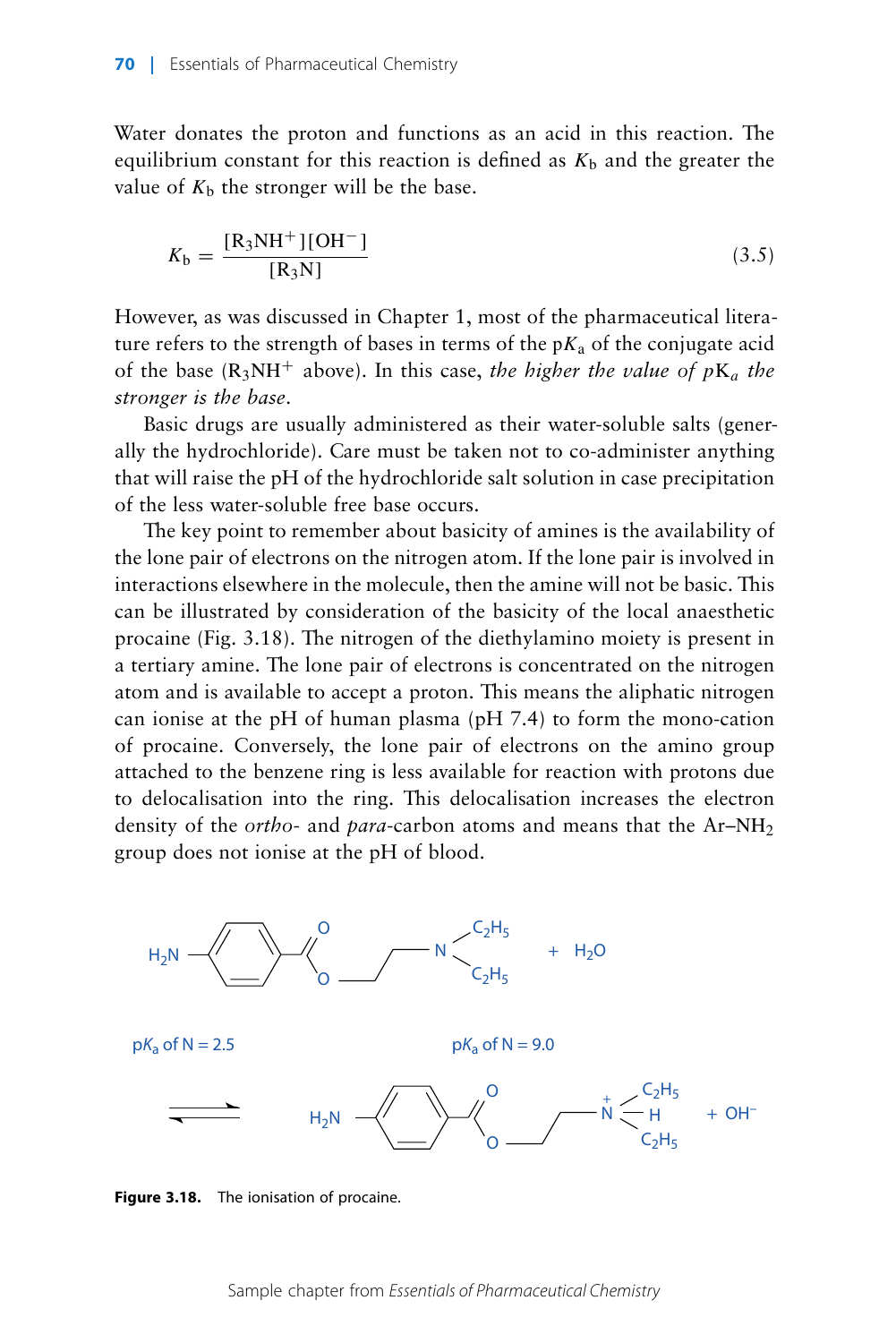#### **Basicity of heterocyclic compounds**

Many drugs and biologically active compounds contain nitrogen in a heterocyclic ring. While a full discussion of their basicity is beyond the scope of this book, a brief summary of factors influencing basicity will be considered.

In *aliphatic heterocyclic compounds*, the nitrogen atom is part of a saturated heterocyclic ring and the lone pair of electrons is available for reaction with protons (e.g. piperidine, [Fig. 3.19\)](#page-15-0). Compounds of this type are similar in base strength to their open-chain aliphatic counterparts, with typical  $pK_a$  values of 8–9.

In *aromatic heterocyclic compounds* lone pairs on the nitrogen atoms are involved in interaction with electrons of the aromatic ring. In pyrrole [\(Fig. 3.19\)](#page-15-0), the lone pair contributes to the aromatic sextet and is not available for reaction with protons. As a result, pyrrole is a very weak base with a  $pK_a$  value so low that it is a negative number.

The six-membered nitrogen heterocycle pyridine [\(Fig. 3.19\)](#page-15-0) is also a weak base. In the case of pyridine, however, only one electron from the nitrogen contributes to the aromatic sextet. This leaves an unshared pair of electrons, which can accept a proton, and so pyridine is measurably basic, with a  $pK_a$  value of 5.2. This value is similar to that found in aromatic amines such as aniline (aminobenzene).

### **Separation of mixtures**

It is often the case that pharmaceutical and/or chemical procedures give rise to mixtures of chemicals. These could arise as a result of incomplete chemical reaction, as in the case of side-reactions and by-products, or when drugs have to be isolated from complex mixtures of chemicals (e.g. isolation of a drug metabolite from a blood or urine sample). Knowledge of the acidity and basicity of drugs is essential if efficient separation is to be achieved. When a drug molecule ionises, the solubility profile of the compound changes dramatically. Free acids and bases when they are unionised tend to dissolve well in non-polar organic solvents such as diethyl ether, chloroform or ethyl acetate. Upon ionisation, the acid will form an anion and the base will form a conjugate acid. These will both be more soluble in aqueous solvents such as water or buffer. This means that acidic drugs are soluble in organic solvents at low pH (when they are primarily unionised) and soluble in polar solvents at high pH. Bases, conversely, are soluble in organic solvents when the pH is high (and the base is unionised) and are water soluble at low values of pH.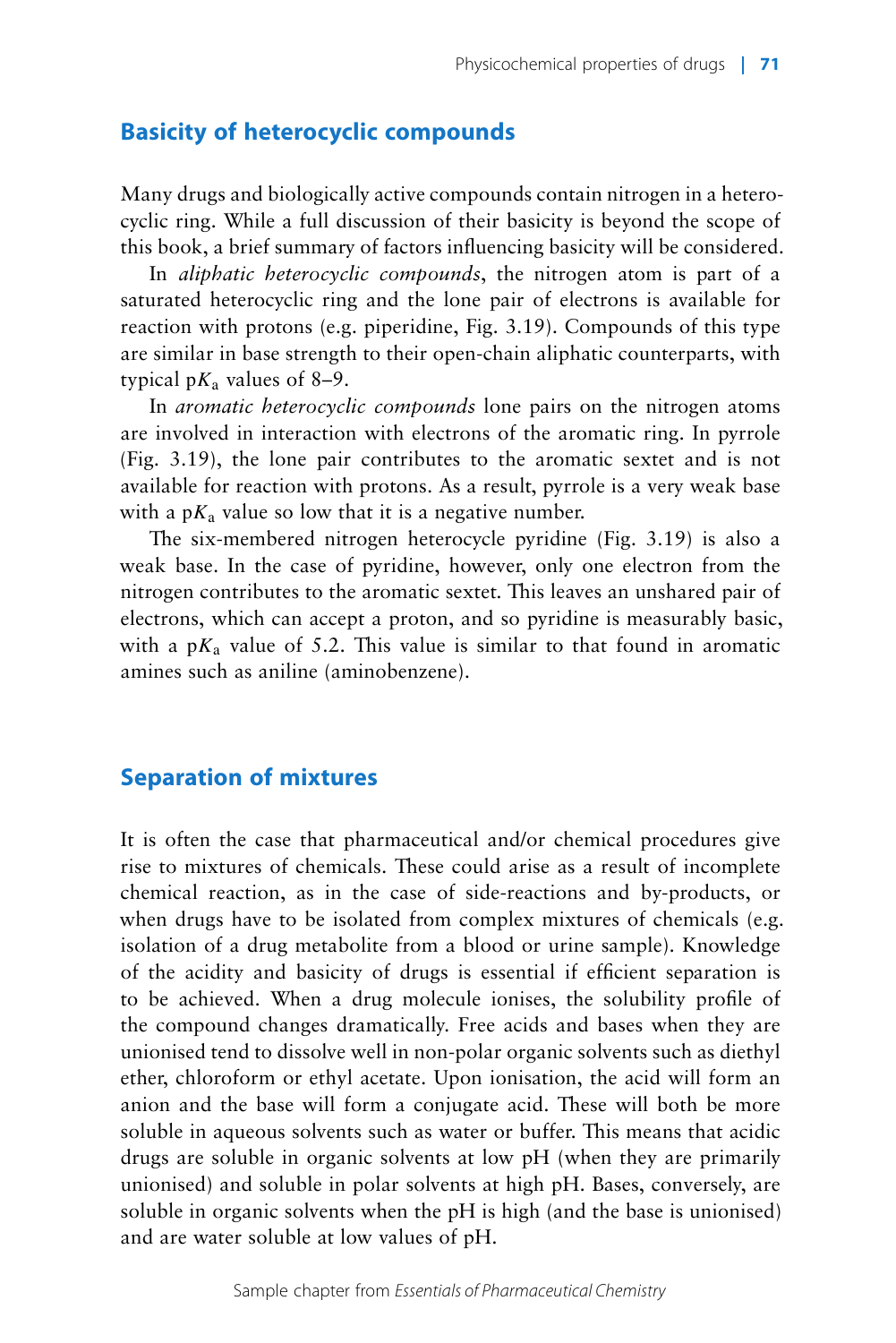<span id="page-15-0"></span>

**Figure 3.19.** The ionisation of some nitrogen-containing heterocyclics.

Solubility differences of this type allow the separation of some quite complex mixtures to be carried out easily and quickly in the laboratory. All that is needed is a pair of immiscible solvents, a separating funnel and an understanding of the effects of pH on the solubility of drugs. An example of this type of separation is shown below.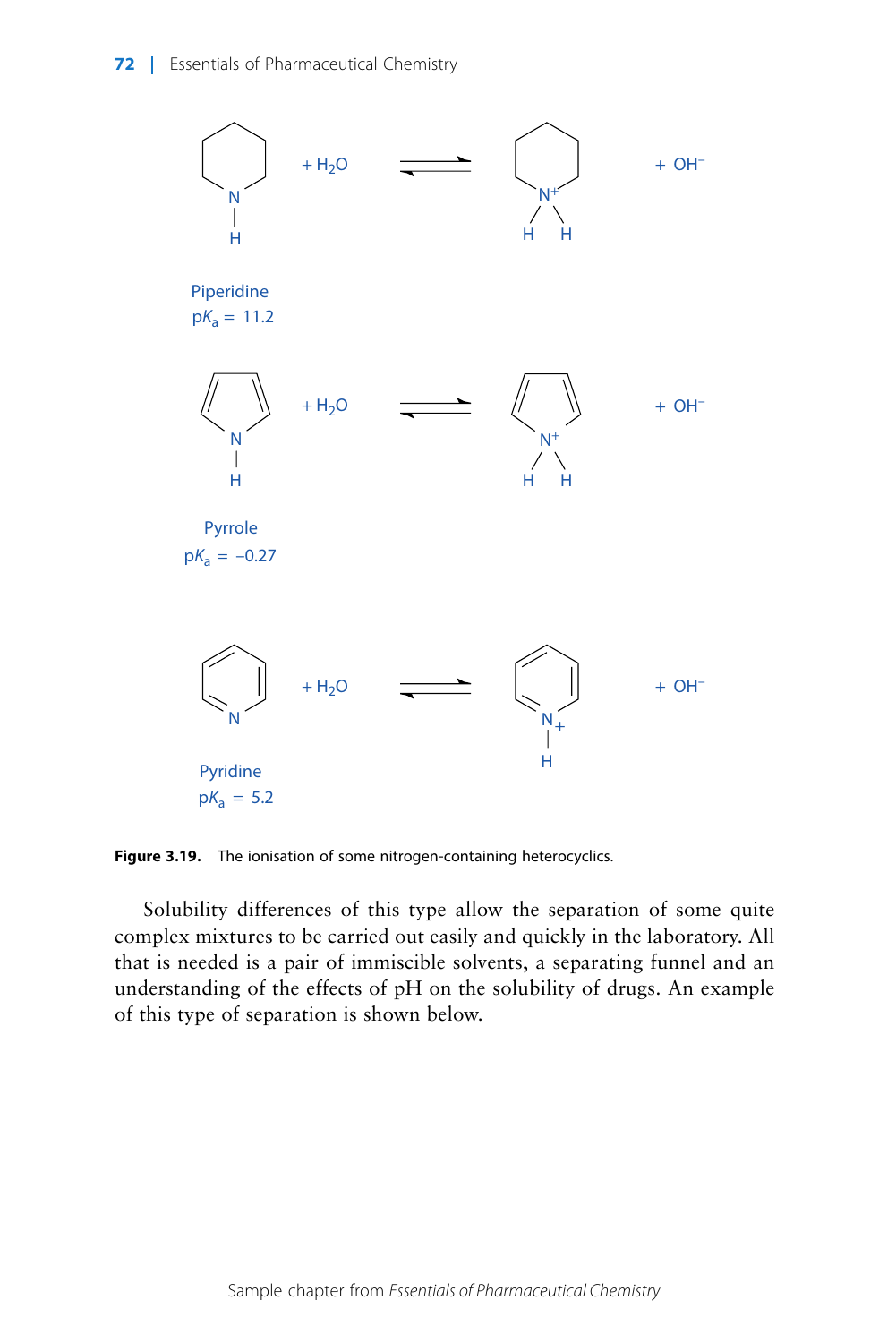# **Tutorial examples**

*1 An 'over-the-counter' analgesic called APC Tablets contains aspirin, paracetamol and codeine. An extract of these tablets was dissolved in toluene (methylbenzene) and filtered to remove insoluble solids. Devise a separation scheme to isolate all three drugs in a pure form.*



**Q**

1 The structures and  $pK_a$  values of the three drugs are shown in [Fig. 3.20.](#page-0-0)





Aspirin  $pK_a = 3.5$  Paracetamol  $pK_a = 9.5$ 



Codeine  $pK_a = 8.2$ 

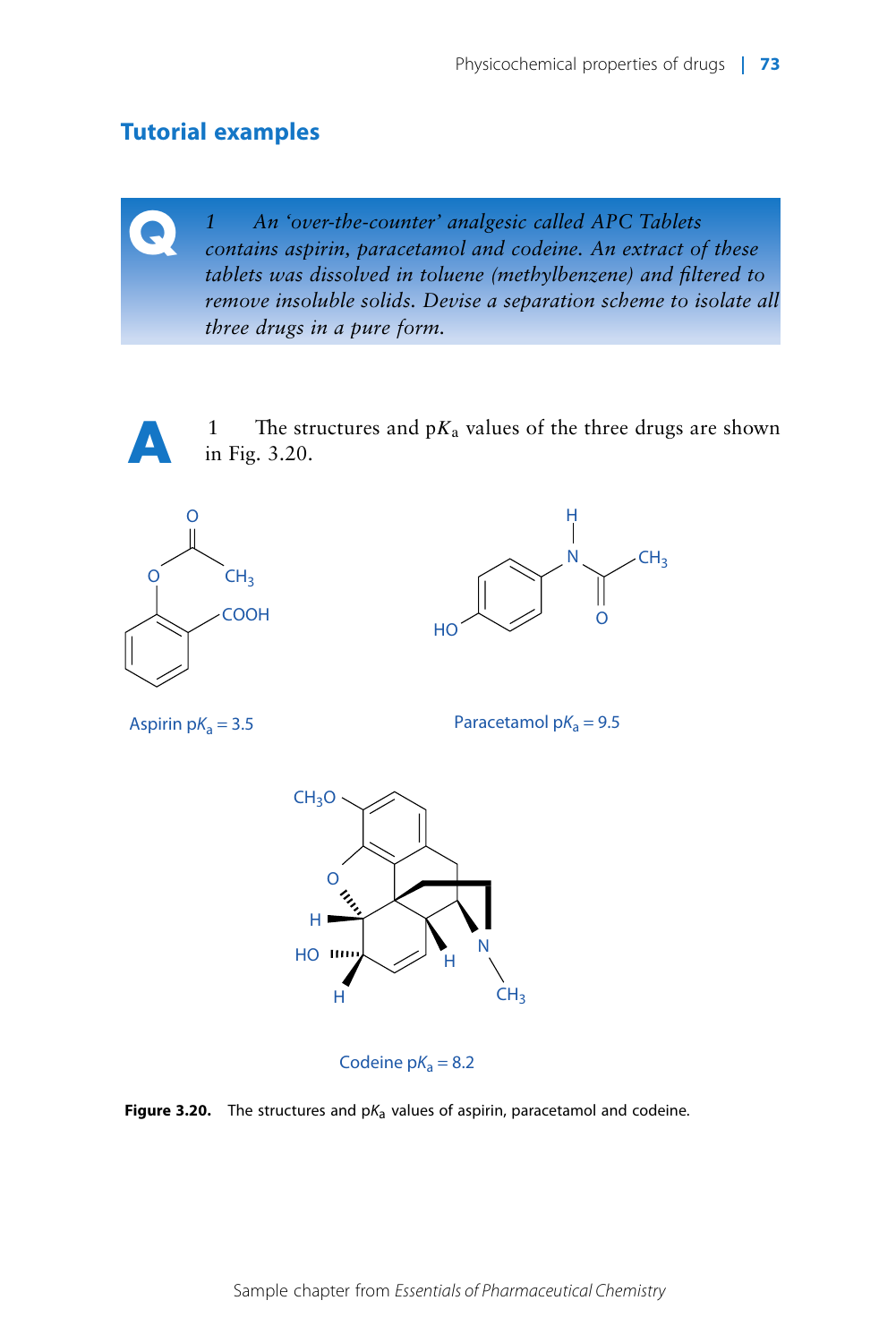Aspirin and paracetamol are both acidic compounds, while codeine is a weak base. If a student cannot correctly identify whether the drugs in question are acids or bases, the whole question becomes impossible to solve and misery will surely follow. There is no easy way to do this other than to learn (parrot fashion if necessary) the functional groups that cause a drug to function as an acid or a base.

All three drugs will be soluble in toluene in their unionised form. The separation strategy is to ionise the drugs sequentially and remove them in the aqueous phase, whereupon back-extraction into an organic solvent will yield the (hopefully) pure compounds.

Addition of dilute hydrochloric acid will ionise the codeine and form codeine hydrochloride. This salt will be water soluble and will partition into the aqueous (lower) phase. Removal of the aqueous phase and addition of fresh organic solvent and a strong base (such as sodium hydroxide) will liberate codeine base in the organic phase. Evaporation of the volatile solvent yields pure codeine.

Aspirin is a carboxylic acid derivative, while paracetamol is a substituted phenol. Addition of a strong base (e.g. sodium hydroxide) would result in ionisation of both acids (and some hydrolysis of the aspirin). To separate the acids successfully, a discriminating base must, therefore, be used, which is formed from an acid intermediate in strength between carboxylic acids and phenols. Such an acid is carbonic acid  $(H_2CO_3)$ , and addition of sodium bicarbonate solution will result in ionisation of the aspirin as the sodium salt. This salt will be water soluble and may be removed in the lower phase. Addition of fresh organic solvent and dilute hydrochloric acid solution will yield aspirin as free acid.

The remaining drug, paracetamol, may be isolated by simple evaporation of the toluene or extracted into aqueous solvent by addition of a strong base such as sodium hydroxide solution. The separation is shown schematically in [Fig. 3.21.](#page-0-0)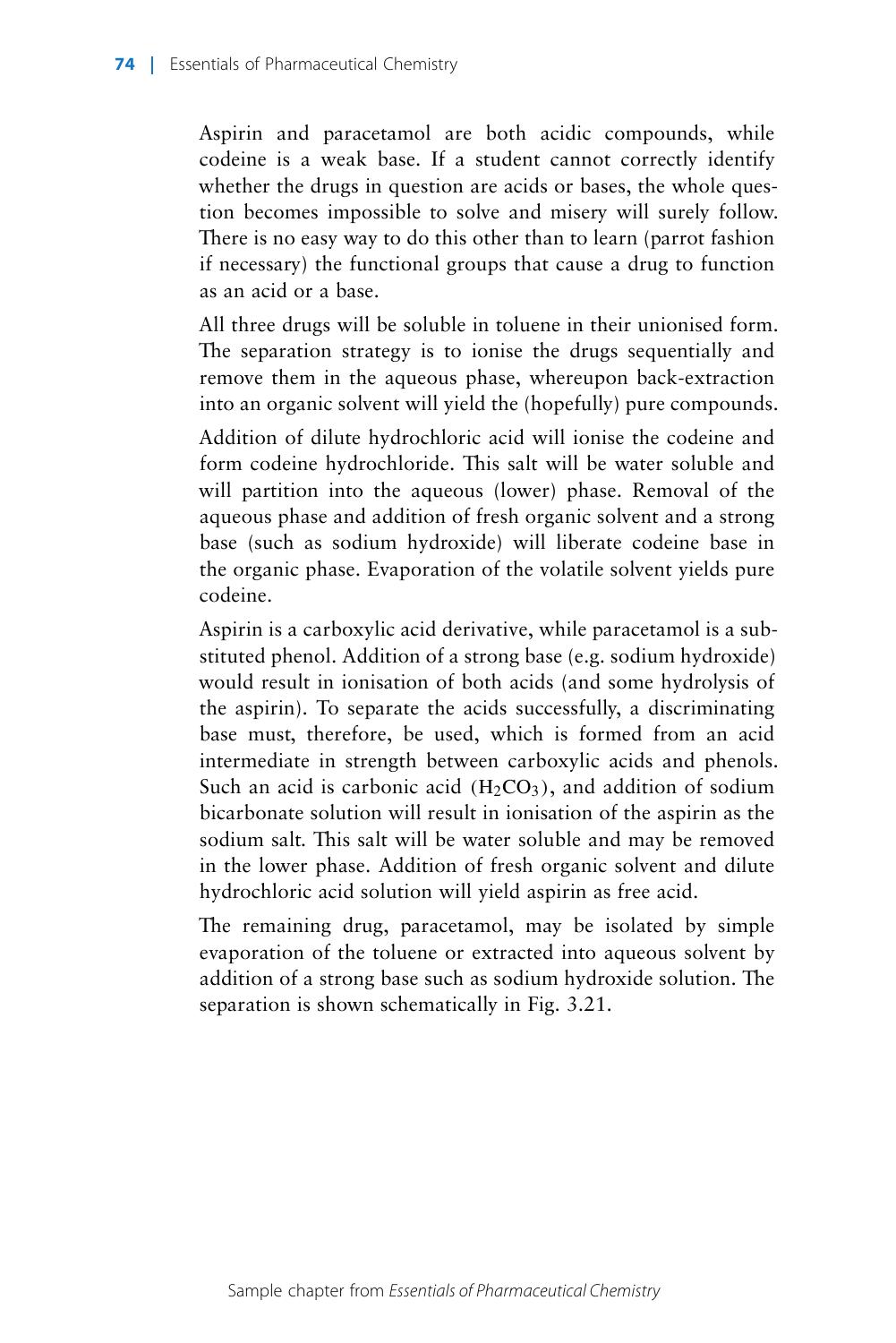

**Figure 3.21.** A separation scheme for a mixture of aspirin, paracetamol and codeine.

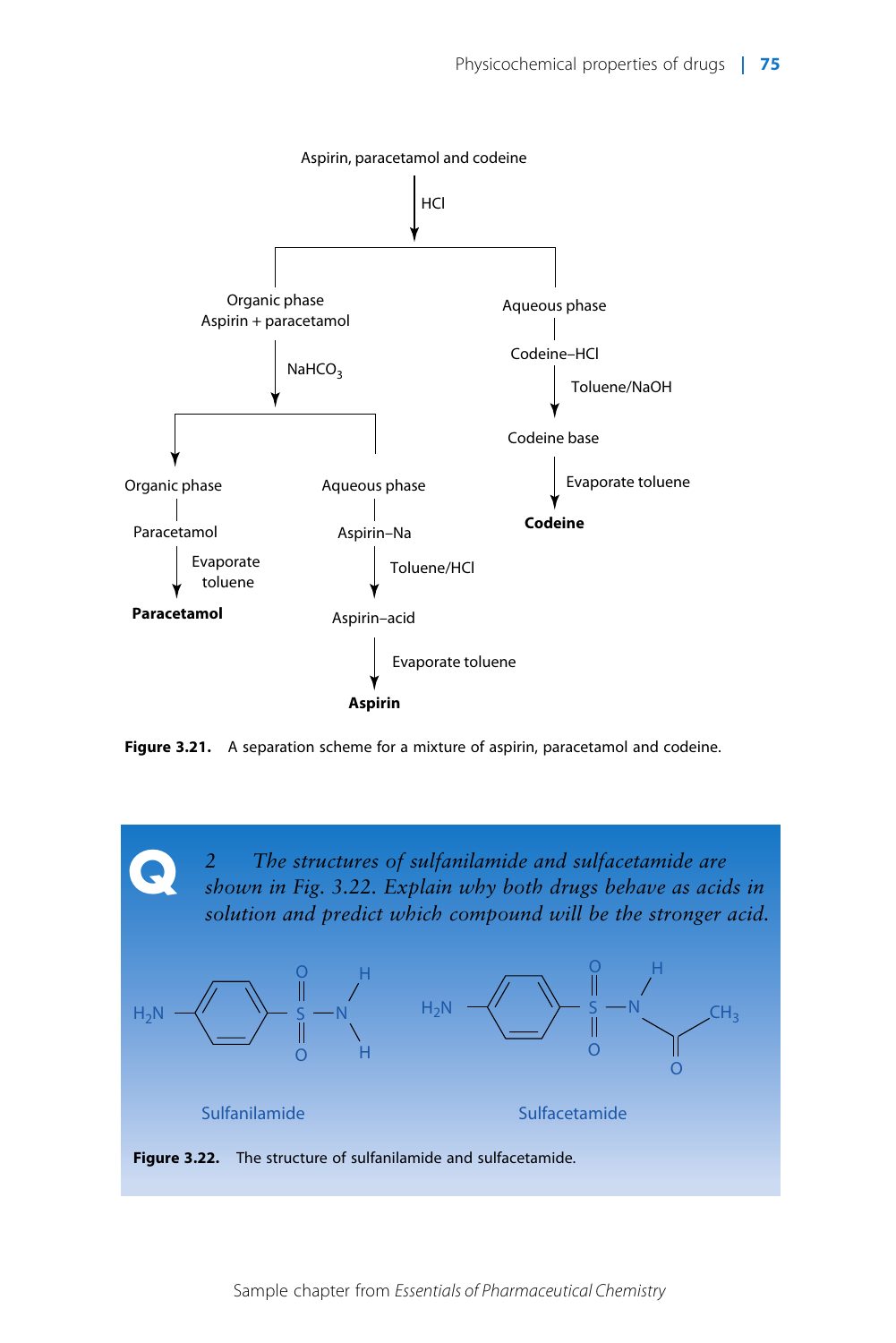**A**

2 Both drugs are sulfonamides and ionise with the release of a proton. The anion formed is stabilised by resonance as discussed previously. The  $pK_a$  value for sulfanilamide is 10.4, while the  $pK_a$ of sulfacetamide is 5.4. Clearly, since the value of  $pK_a$  is lower, sulfacetamide is a much stronger acid than sulfanilamide (five units difference on a log scale is 100 000 times stronger). This difference in acidity is caused by the presence of a carbonyl group adjacent to the sulfonamido hydrogen. This allows additional resonance to take place in sulfacetamide. Upon ionisation, the negative charge on the anion can delocalise onto the carbonyl oxygen as shown in [Fig. 3.23.](#page-0-0) This delocalisation further stabilises the anion and is in addition to the normal resonance present in the sulfonamido group.



**Figure 3.23.** Resonance effects in sulfacetamide.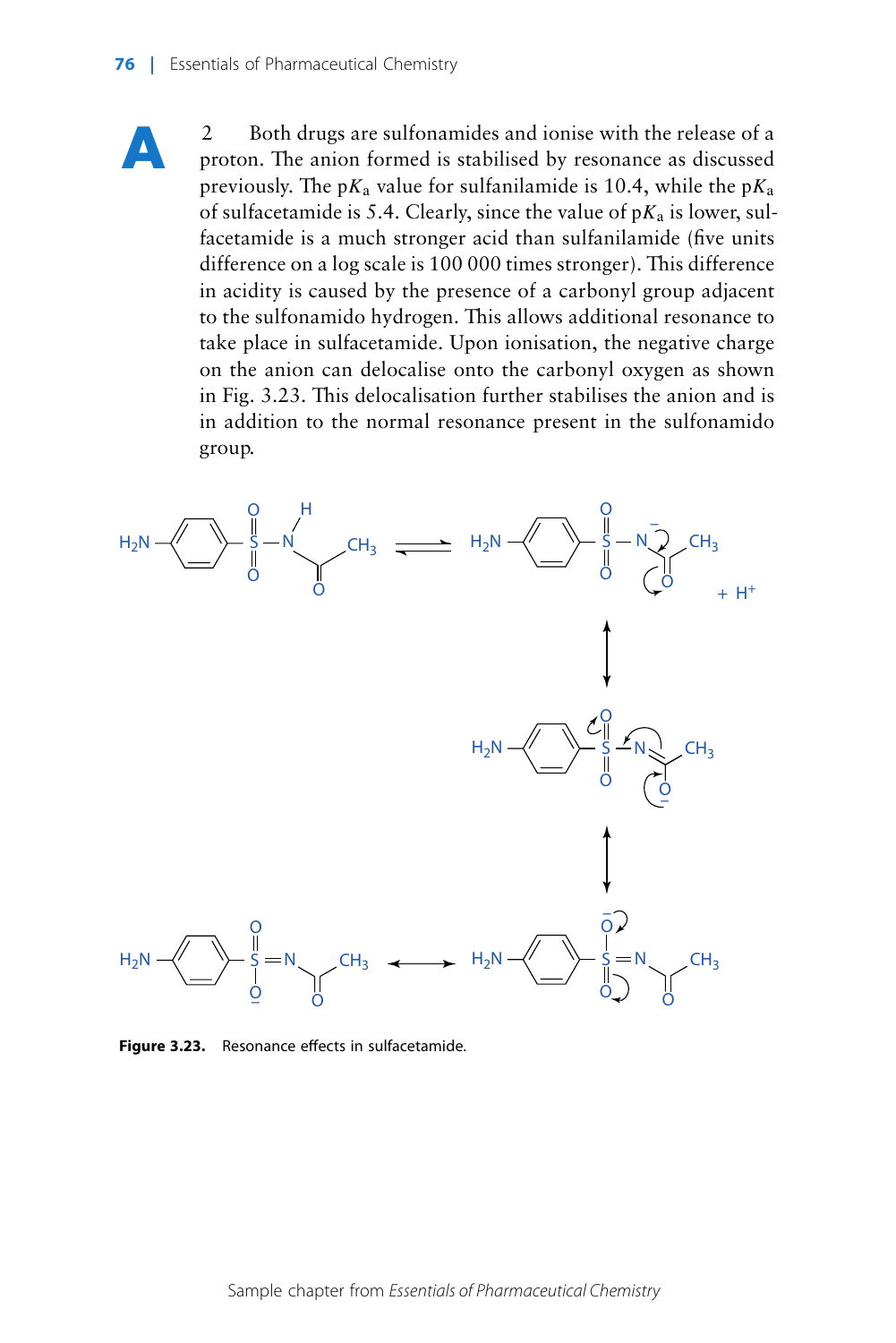#### **Problems**

**Q3.1** Co-trimoxazole tablets contain sulfamethoxazole and trimethoprim and are used in the treatment of chest and urinary tract infections. Classify sulfamethoxazole and trimethoprim as acidic, basic or neutral and hence describe how you could separate a mixture of the two drugs in the laboratory using simple glassware and reagents. See [Fig. 3.24.](#page-0-0)



Sulfamethoxazole



Trimethoprim



- **Q3.2** Refer to the structures numbered 1 to 6 in [Fig. 3.25.](#page-0-0) In each case select the form of the drug that predominates in human plasma at pH 7.4:
	- (a) mono-cation
	- (b) di-cation
	- (c) mono-anion
	- (d) di-anion
	- (e) neutral molecule.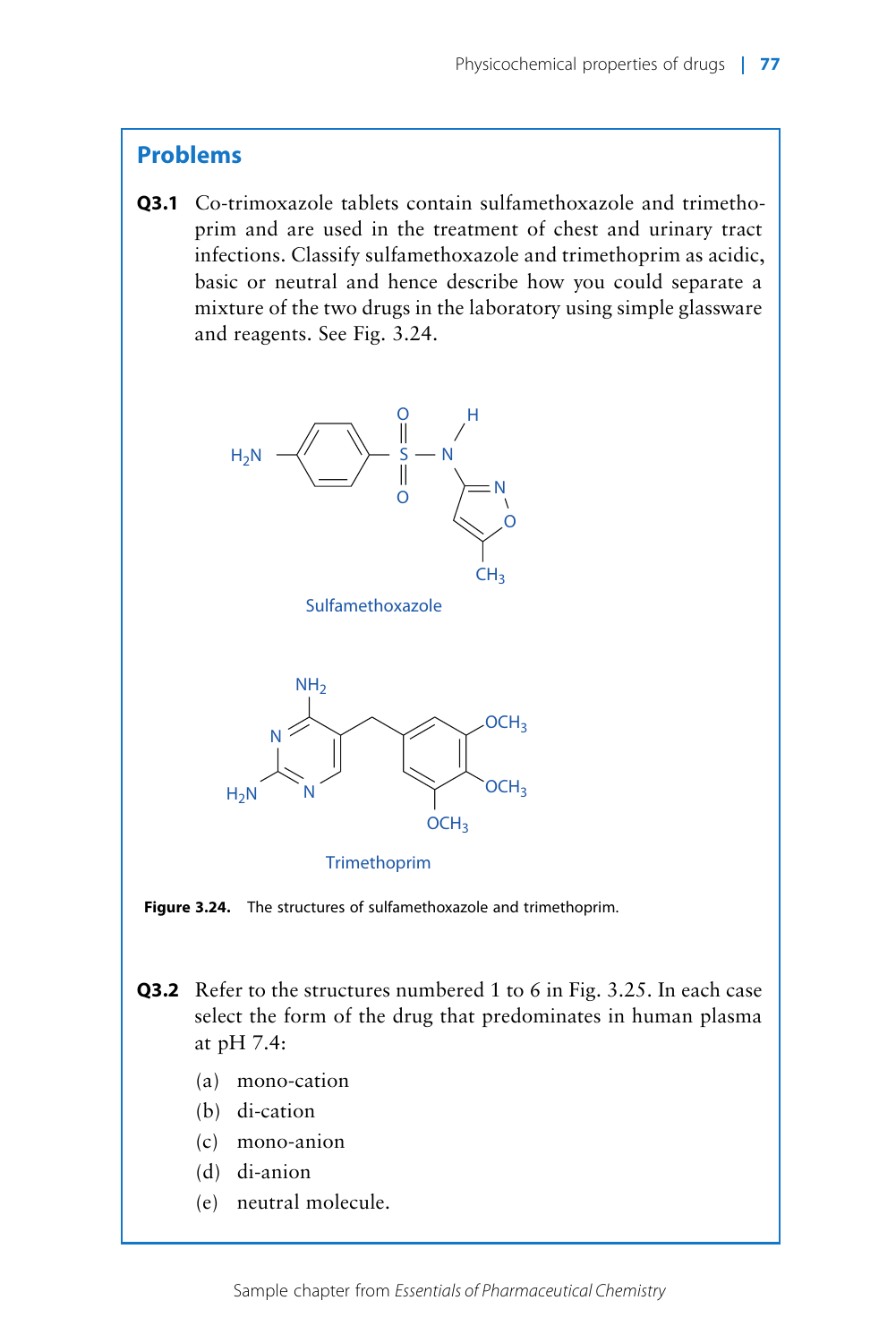